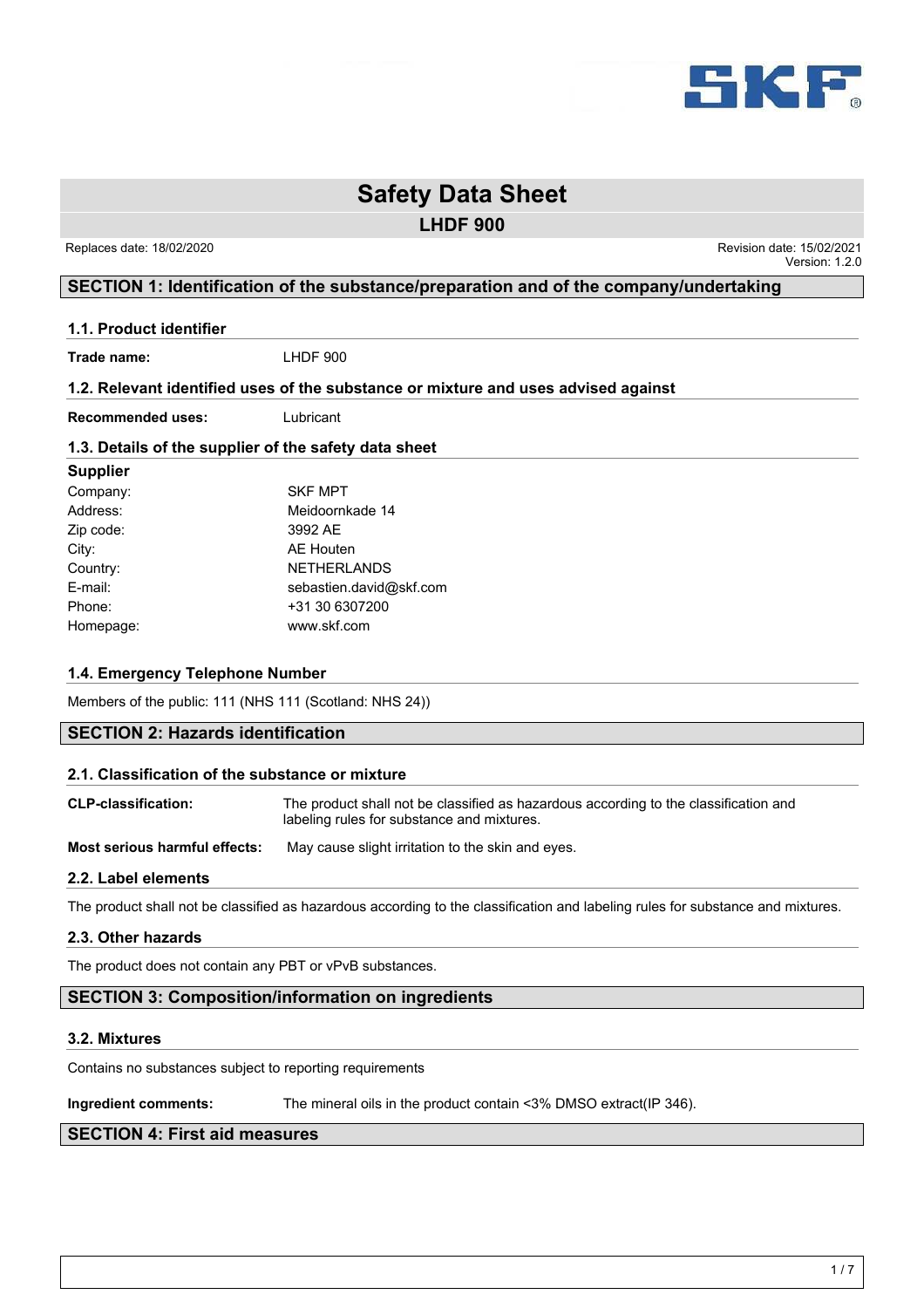

**LHDF 900**

 Replaces date: 18/02/2020 Revision date: 15/02/2021 Version: 1.2.0

# **4.1. Description of first aid measures**

| Inhalation:          | Seek fresh air. Seek medical advice in case of persistent discomfort.                                                            |
|----------------------|----------------------------------------------------------------------------------------------------------------------------------|
| Ingestion:           | Wash out mouth thoroughly and drink 1-2 glasses of water in small sips. Seek medical<br>advice in case of persistent discomfort. |
| <b>Skin contact:</b> | Remove contaminated clothing. Wash skin with soap and water. Seek medical advice in<br>case of persistent discomfort.            |
| Eye contact:         | Flush with water (preferably using eye wash equipment) until irritation subsides. Seek<br>medical advice if symptoms persist.    |
| General:             | When obtaining medical advice, show the safety data sheet or label.                                                              |

# **4.2. Most important symptoms and effects, both acute and delayed**

May cause slight irritation to the skin and eyes.

# **4.3. Indication of any immediate medical attention and special treatment needed**

Treat symptoms. No special immediate treatment required.

# **SECTION 5: Fire-fighting measures**

# **5.1. Extinguishing media**

**Suitable extinguishing media:** Extinguish with powder, foam or water mist. Use water or water mist to cool non-ignited stock.

**Unsuitable extinguishing** Do not use water stream, as it may spread the fire.

# **media:**

# **5.2. Special hazards arising from the substance or mixture**

Not flammable, but combustible. The product decomposes when combusted and the following toxic gases can be formed: Carbon monoxide and carbon dioxide.

# **5.3. Advice for fire-fighters**

Move containers from danger area if it can be done without risk. Avoid inhalation of vapour and flue gases - seek fresh air. Wear Self-Contained Breathing Apparatus (SCBA) with chemical resistant gloves.

# **SECTION 6: Accidental release measures**

# **6.1. Personal precautions, protective equipment and emergency procedures**

**For non-emergency personnel:** Stop leak if this can be done without risk. Wear safety goggles if there is a risk of eye splash. Wear gloves.

**For emergency responders:** In addition to the above: Normal protective clothing equivalent to EN 469 is recommended.

#### **6.2. Environmental precautions**

Prevent spillage from entering drains and/or surface water.

#### **6.3. Methods and material for containment and cleaning up**

Contain and absorb spill with sand or other absorbent material and transfer to suitable waste containers. Wipe up minor spills with a cloth.

# **6.4. Reference to other sections**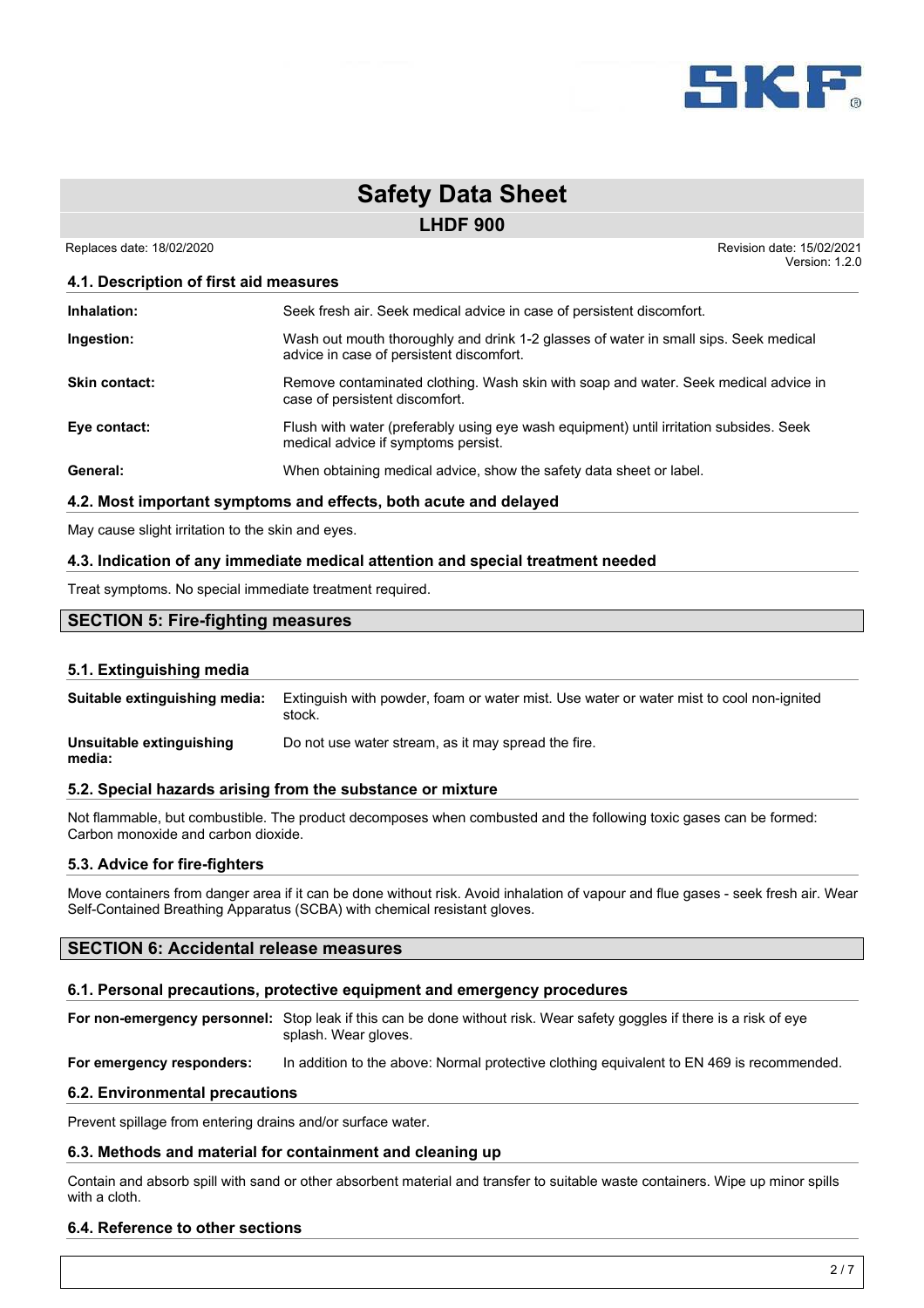

**LHDF 900**

 Replaces date: 18/02/2020 Revision date: 15/02/2021 Version: 1.2.0

See section 8 for type of protective equipment. See section 13 for instructions on disposal.

# **SECTION 7: Handling and storage**

### **7.1. Precautions for safe handling**

Use the product under well-ventilated conditions. Running water and eye wash equipment should be available. Wash hands before breaks, before using restroom facilities, and at the end of work.

### **7.2. Conditions for safe storage, including any incompatibilities**

The product should be stored safely, out of reach of children and away from food, animal feeding stuffs, medicines, etc. Do not expose to heat (e.g. sunlight). Do not store with the following: Strong alkalis/ Strong acids/ Oxidisers.

### **7.3. Specific end use(s)**

None.

# **SECTION 8: Exposure controls/personal protection**

#### **8.1. Control parameters**

| Occupational exposure limit:                                            | Contains no substances subject to reporting requirements                                                                       |
|-------------------------------------------------------------------------|--------------------------------------------------------------------------------------------------------------------------------|
| <b>Measuring methods:</b>                                               | Compliance with occupational exposure limits may be checked by occupational hygiene<br>measurements.                           |
| Legal basis:                                                            | EH40/2005 Workplace exposure limits. Last amended January 2020.                                                                |
| 8.2. Exposure controls                                                  |                                                                                                                                |
| Appropriate engineering<br>controls:                                    | Wear the personal protective equipment specified below.                                                                        |
| eye/face protection:                                                    | Personal protective equipment, Wear safety goggles if there is a risk of eye splash. Eye protection must conform to EN<br>166. |
| hand protection:                                                        | <b>Personal protective equipment, Plastic or rubber gloves recommended.</b>                                                    |
| Personal protective equipment, Not required.<br>respiratory protection: |                                                                                                                                |
| <b>Environmental exposure</b><br>controls:                              | Ensure compliance with local regulations for emissions.                                                                        |

# **SECTION 9: Physical and chemical properties**

### **9.1. Information on basic physical and chemical properties**

| Parameter            | Value/unit                         |
|----------------------|------------------------------------|
| State                | Liguid                             |
| Colour               | Blue                               |
| Odour                | <b>Characteristic</b>              |
| Solubility           | Insoluble in the following: Water. |
| Explosive properties | INo data                           |
| Oxidising properties | No data                            |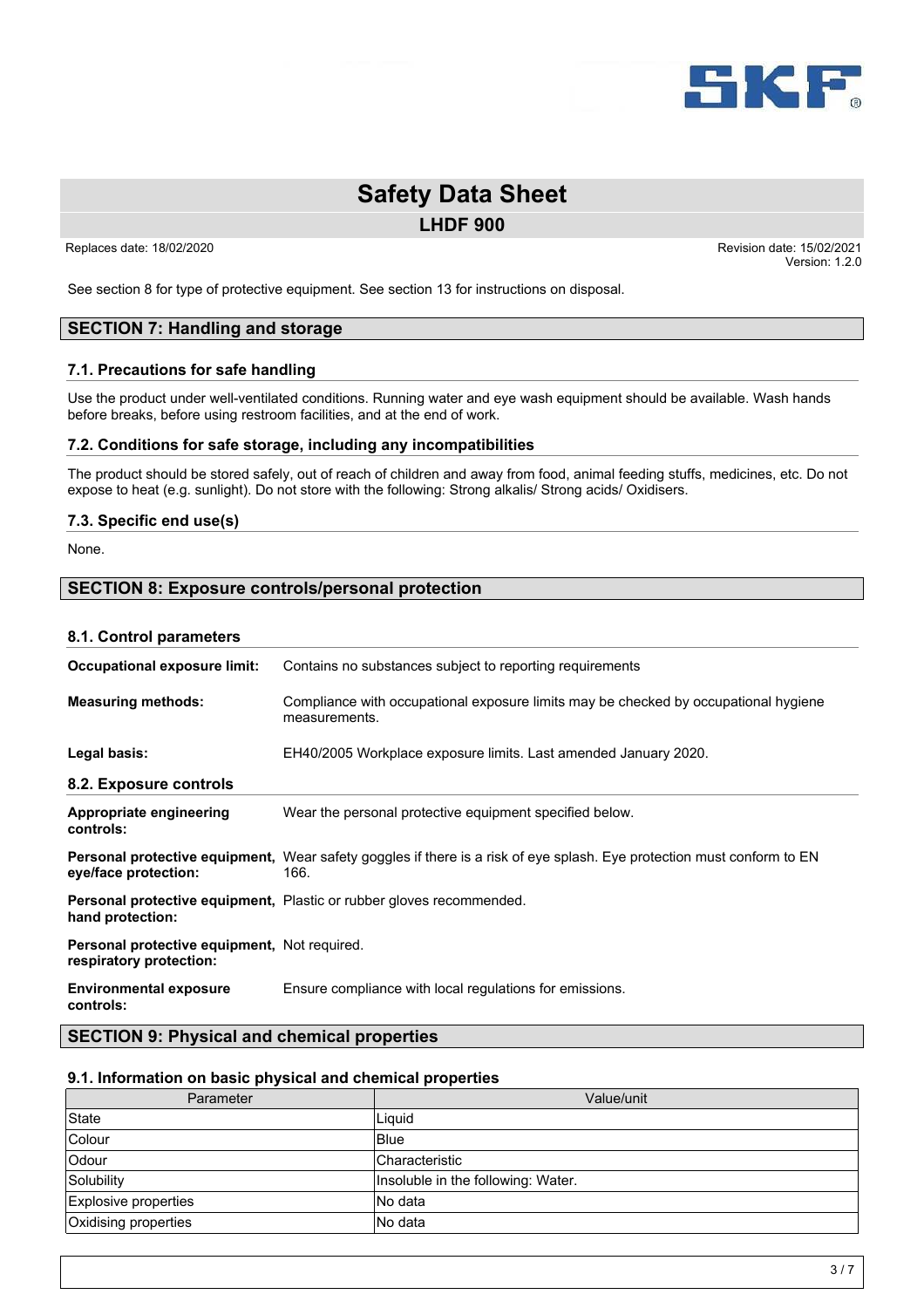

# **LHDF 900 Safety Data Sheet**

Replaces date: 18/02/2020 **Replaces** date: 15/02/2021

version: 4.2

| Parameter                               | Value/unit               | <b>Remarks</b> |
|-----------------------------------------|--------------------------|----------------|
| pH (solution for use)                   | No data                  |                |
| pH (concentrate)                        | No data                  |                |
| Melting point                           | No data                  |                |
| Freezing point                          | No data                  |                |
| Initial boiling point and boiling range | No data                  |                |
| <b>Flash Point</b>                      | $>$ 185 °C               |                |
| Evaporation rate                        | No data                  |                |
| Flammability (solid, gas)               | No data                  |                |
| Flammability limits                     | No data                  |                |
| <b>Explosion limits</b>                 | No data                  |                |
| Vapour pressure                         | No data                  |                |
| Vapour density                          | No data                  |                |
| Relative density                        | $0.88$ g/cm <sup>3</sup> | (15 °C)        |
| Partition coefficient n-octonol/water   | No data                  |                |
| Auto-ignition temperature               | No data                  |                |
| Decomposition temperature               | No data                  |                |
| Viscosity                               | No data                  |                |
| Odour threshold                         | No data                  |                |

# **9.2 Other information**

| 'arameter              | Value/unit                     | REILIAINS |
|------------------------|--------------------------------|-----------|
| Kinematic<br>VISCOSItV | $\sim$<br>י הו<br>mm2/s<br>. . | (20 °C)   |

# **SECTION 10: Stability and reactivity**

# **10.1. Reactivity**

Strong alkalis/ Strong acids/ Strong oxidisers.

# **10.2. Chemical stability**

The product is stable when used in accordance with the supplier's directions.

# **10.3. Possibility of hazardous reactions**

None known.

# **10.4. Conditions to avoid**

Do not expose to heat (e.g. sunlight).

#### **10.5. Incompatible materials**

Strong alkalis/ Strong acids/ Strong oxidisers.

# **10.6. Hazardous decomposition products**

The product decomposes when combusted or heated to high temperatures and the following toxic gases can be formed: Carbon monoxide and carbon dioxide.

# **SECTION 11: Toxicological information**

# **11.1. Information on toxicological effects**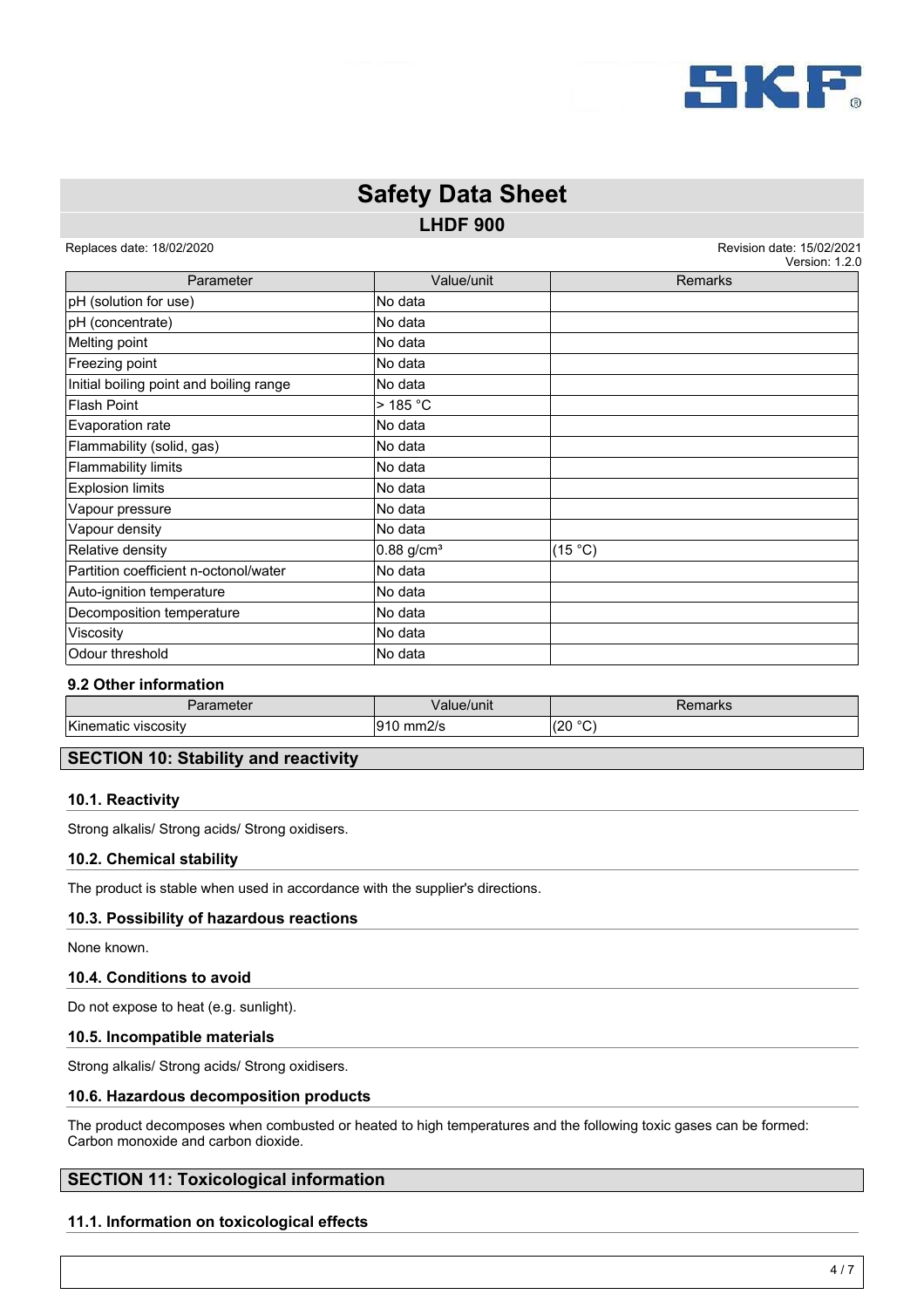

| <b>Safety Data Sheet</b>                                   |                                                                                                                          |  |
|------------------------------------------------------------|--------------------------------------------------------------------------------------------------------------------------|--|
| <b>LHDF 900</b>                                            |                                                                                                                          |  |
| Replaces date: 18/02/2020                                  | Revision date: 15/02/2021<br>Version: 1.2.0                                                                              |  |
| Acute toxicity - oral:                                     | Ingestion may cause discomfort. The product does not have to be classified. Test data are<br>not available.              |  |
| Acute toxicity - dermal:                                   | The product does not have to be classified. Test data are not available.                                                 |  |
| <b>Acute toxicity - inhalation:</b>                        | The product does not have to be classified. Test data are not available.                                                 |  |
| <b>Skin corrosion/irritation:</b>                          | May irritate the skin - may cause reddening. The product does not have to be classified.<br>Test data are not available. |  |
| Serious eye damage/eye<br>irritation:                      | May cause eye irritation. The product does not have to be classified. Test data are not<br>available.                    |  |
| <b>Respiratory sensitisation or</b><br>skin sensitisation: | The product does not have to be classified. Test data are not available.                                                 |  |
| Germ cell mutagenicity:                                    | The product does not have to be classified. Test data are not available.                                                 |  |
| <b>Carcinogenic properties:</b>                            | The product does not have to be classified. Test data are not available.                                                 |  |
| <b>Reproductive toxicity:</b>                              | The product does not have to be classified. Test data are not available.                                                 |  |
| Single STOT exposure:                                      | The product does not have to be classified. Test data are not available.                                                 |  |
| <b>Repeated STOT exposure:</b>                             | The product does not have to be classified. Test data are not available.                                                 |  |
| <b>Aspiration hazard:</b>                                  | The product does not have to be classified. Test data are not available.                                                 |  |
| Other toxicological effects:                               | None known.                                                                                                              |  |

# **SECTION 12: Ecological information**

# **12.1. Toxicity**

The product does not have to be classified. Test data are not available.

# **12.2. Persistence and degradability**

Test data are not available.

### **12.3. Bioaccumulative potential**

Test data are not available.

**12.4. Mobility in soil**

Test data are not available.

# **12.5. Results of PBT and vPvB assessment**

The product does not contain any PBT or vPvB substances.

# **12.6. Other adverse effects**

None known.

German water pollution classification (WGK): 1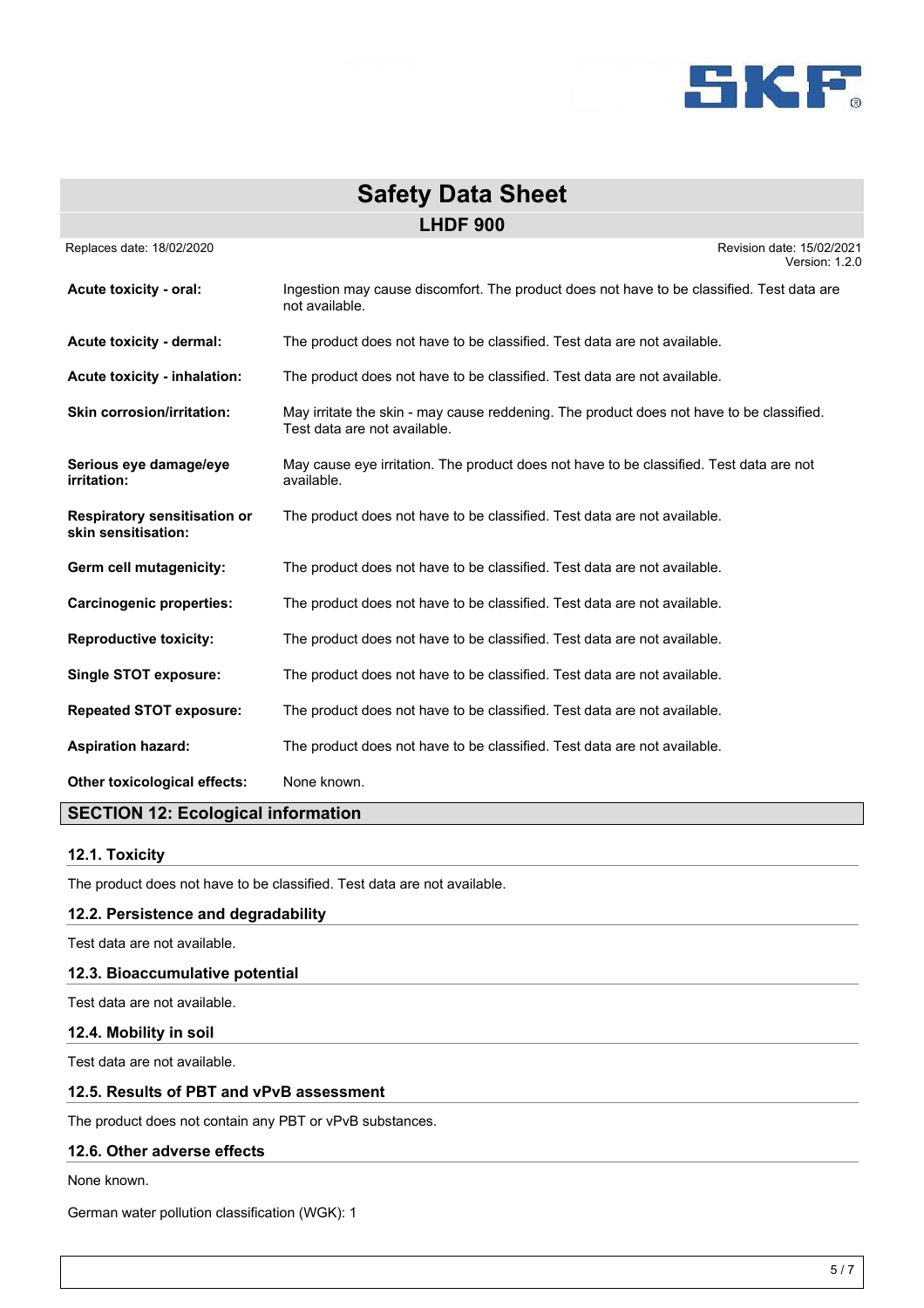

**LHDF 900**

 Replaces date: 18/02/2020 Revision date: 15/02/2021 Version: 1.2.0

# **SECTION 13: Disposal considerations**

#### **13.1. Waste treatment methods**

Avoid discharge to drain or surface water. If this product as supplied becomes a waste, it does not meet the criteria of a hazardous waste (Dir. 2008/98/EU). Disposal should be in accordance with applicable regional, national and local laws and regulations. Local regulations may be more stringent than regional or national requirements. Empty, cleansed packaging should be disposed of for recycling. Uncleansed packaging is to be disposed of via the local waste-removal scheme.

**Category of waste:** EWC code: Depends on line of business and use, for instance 13 01 10\* mineral based non-chlorinated hydraulic oils

> Absorbent/cloth contaminated with the product: EWC code: 15 02 03 Absorbents, filter materials, wiping cloths and protective clothing other than those mentioned in 15 02 02.

# **SECTION 14: Transport information**

**14.1. UN-No.:** Not applicable. **14.4. Packing group:** Not applicable. **14.2. UN proper shipping name: 14.3. Transport hazard class(es):** Not applicable.

Not applicable. **14.5. Environmental hazards:**

Not applicable.

#### **14.6. Special precautions for user**

None.

# **14.7. Transport in bulk according to Annex II of MARPOL and the IBC Code**

Not applicable.

**Other Information:** The product is not covered by the rules for transport of dangerous goods.

# **SECTION 15: Regulatory information**

#### **15.1. Safety, health and environmental regulations/legislation specific for the substance or mixture**

**Special Provisions:** None.

#### **15.2. Chemical Safety Assessment**

**Other Information:** Chemical safety assessment has not been performed.

# **SECTION 16: Other information**

#### **Version history and indication of changes**

| Version   | date<br>Revision | ponsible                                   | Changes            |
|-----------|------------------|--------------------------------------------|--------------------|
| 140c<br>. | 72 U Z           | ' SRL<br>$\sim$<br>Veritas<br>ireau<br>пэь | 16<br>14<br>$\sim$ |

| <b>Abbreviations:</b> | PBT: Persistent, Bioaccumulative and Toxic     |
|-----------------------|------------------------------------------------|
|                       | vPvB: Very Persistent and Very Bioaccumulative |
|                       | STOT: Specific Target Organ Toxicity           |